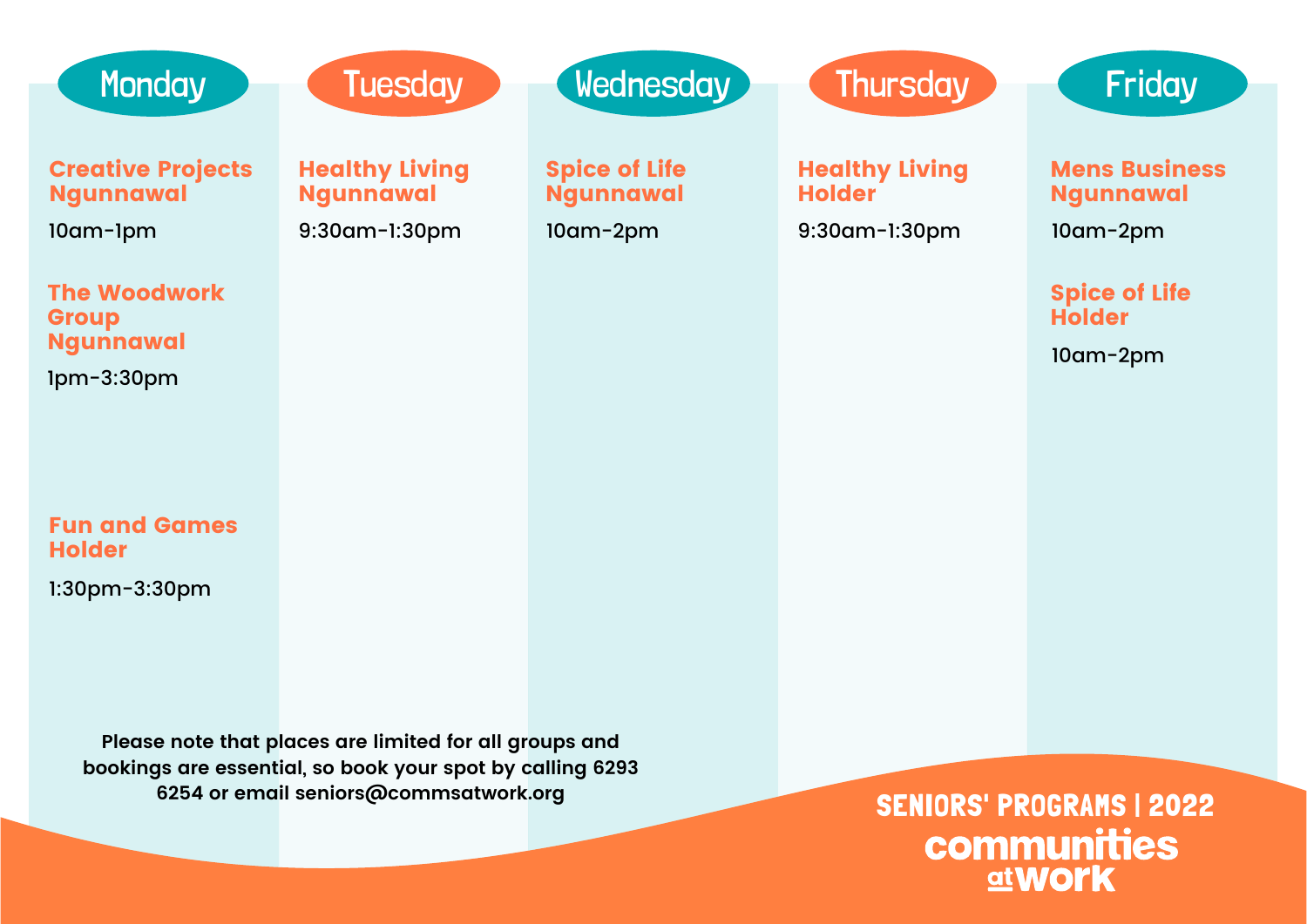#### Healthy Living - Ngunnawal

Start your day right at our Healthy Living group held every Tuesday from 9:30am to 1:30pm at Ngunnawal. Here you'll spend the first half of the session engaging in various forms of exercise including chair yoga, strength and balance, and weight and resistance exercises. Afterwards, chat with friends over morning tea before joining in a range of activities focusing on health and nutrition. There will be cooking classes, market tours, informative talks and yummy lunches, all in a friendly and fun environment!

#### **Mens Business - Ngunnawal**

Connection, construction and conversation! Come along to the Ngunnawal Mens Group, held every Friday from 10am to 2pm, morning tea and lunch included. Get your hands dirty in the garden, work on small woodwork projects in the workshop, or join in some healthy competition with a game or two! And don't forget about the excursions! We love heading out for lunch and exploring new places around Canberra. The opportunities are endless!

## The Woodwork Group - Naunnawal

Come along to The Woodwork Group, held every Monday afternoon from 1pm to 3:30pm. We'll be working on a range of projects including wooden ornaments, children's toys, chopping boards, serving trays and much much more! Whether you are new to woodwork or are a seasoned pro, we'd love to have you along! Meet new people, learn new skills, and try something different! Afternoon tea will be provided.

# Spice of Life - Ngunnawal

They say, 'variety is the spice of life', so why not come along to our Variety Group at Ngunnawal, held every Wednesday from 10am to 2pm. From trivia to travel, bingo to bowling, pen pals and performers, and don't forget the excursions each month, there is something for everyone at the variety group! Morning tea and lunch will be provided.

# **Creative Projects - Ngunnawal**

Work the right side of your brain and get your creative juices flowing at the Ngunnawal Creative Group, held every Monday afternoon from 1:30pm-3:30pm. There will be a wide range of creative activities on offer! Music to mosaics, painting to pottery, gardening to glazing, as well as some exciting collaborative projects, you are only limited by your imagination! Afternoon tea will be provided.



OUR GROUPS communities at**WOrk**